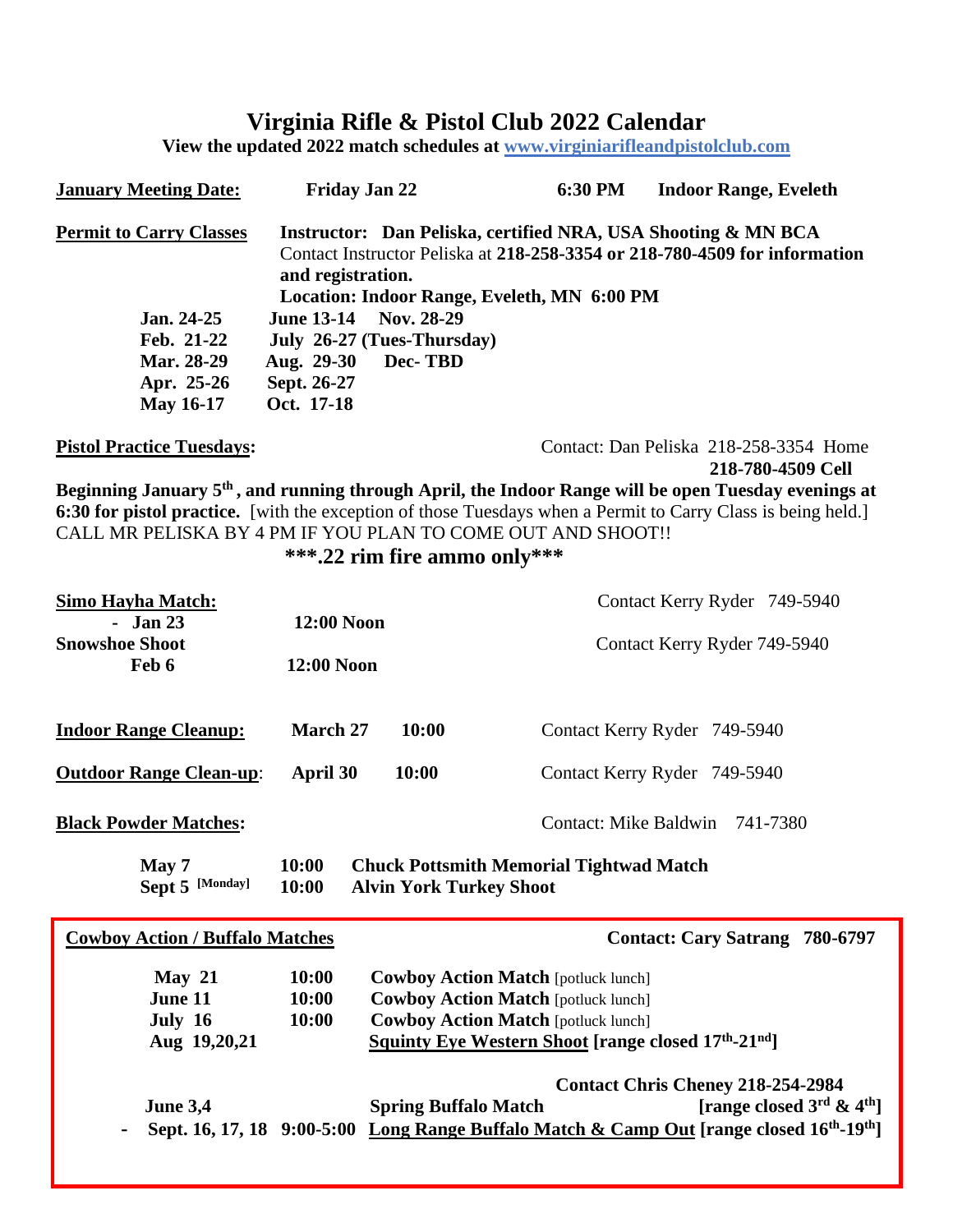## **Cowboy & Steel Action Practice Dates:** Contact: Scott Norcia 780-4352  **Wednesday May 18 1:00-3:00 Cowboy & Steel Action Practice** - **Wednesday June 1 1:00-3:00 Cowboy & Steel Action Practice**

- **Wednesday June 29 1:00-3:00 Cowboy & Steel Action Practice**
- **Wednesday July 13 1:00-3:00 Cowboy & Steel Action Practice**
- **Wednesday July 27 1:00-3:00 Cowboy & Steel Action Practice**
- **Thursday August 11 1:00-3:00 Cowboy & Steel Action Practice**
- **Wednesday September 7 3:30-5:30 Cowboy & Steel Action Practice**

**DCM Matches: Contact Kerry Ryder 749-5940 \* Contact Mike Manick 787-2327**

| - May $14$  | 10:00        | 100 yd. Match                          |
|-------------|--------------|----------------------------------------|
|             | 12:00        | 200 yd. Woodstock Service Rifle Match* |
| - June 18   | <b>10:00</b> | 200 yd. Match Hamlin Trophy            |
|             | 12:00        | 100 Year Old Rifle Match*              |
| - Aug. $27$ | 9:00         | <b>VJ Day Match</b>                    |
|             | 10:30        | <b>Garand Match</b>                    |
|             | 12:00        | <b>Potluck Lunch</b>                   |
|             | 1:00         | 100 yd. DCM Match                      |

Stahl Memorial M.O.A. Matches: Contact: Lorn Richards 780-4637 [weekdays]

500 yd. F class [back range, no magnums, small targets, scope recommended]

| - May 28   | 9:00 | <b>M.O.A. Rifle Match</b> |
|------------|------|---------------------------|
| - June 25  | 9:00 | <b>M.O.A. Rifle Match</b> |
| - Sept $3$ | 9:00 | <b>M.O.A. Rifle Match</b> |

Steel Action Matches: **Contact: Claude Erickson 749-8609** Email: cerickson8609@msn.com

### **Wednesday Matches**

| $\sim$                   | May 4                                                                                                                                        | 2:00 | 5:30 | <b>Steel Action Match</b> |
|--------------------------|----------------------------------------------------------------------------------------------------------------------------------------------|------|------|---------------------------|
| $\sim$                   | May 25                                                                                                                                       | 2:00 | 5:30 | <b>Steel Action Match</b> |
| $\sim$ $-$               | June 8                                                                                                                                       | 2:00 | 5:30 | <b>Steel Action Match</b> |
| $\sim$                   | June 22                                                                                                                                      | 2:00 | 5:30 | <b>Steel Action Match</b> |
|                          | - July $6$                                                                                                                                   | 2:00 | 5:30 | <b>Steel Action Match</b> |
|                          | - July $20$                                                                                                                                  | 2:00 | 5:30 | <b>Steel Action Match</b> |
|                          | - Aug $3$                                                                                                                                    | 2:00 | 5:30 | <b>Steel Action Match</b> |
|                          | - Aug $10$                                                                                                                                   | 2:00 | 5:30 | <b>Steel Action Match</b> |
|                          | - Sept $21$                                                                                                                                  | 3:00 |      | <b>Steel Action Match</b> |
| $\overline{\phantom{0}}$ | <b>Oct</b> 12                                                                                                                                | 3:00 |      | <b>Steel Action Match</b> |
|                          | $\begin{bmatrix} 1 & 1 \\ 1 & 1 \end{bmatrix}$ $\begin{bmatrix} 1 & 1 \\ 1 & 1 \end{bmatrix}$ $\begin{bmatrix} 1 & 1 \\ 1 & 1 \end{bmatrix}$ |      |      |                           |

[See the online schedule for changes/details]